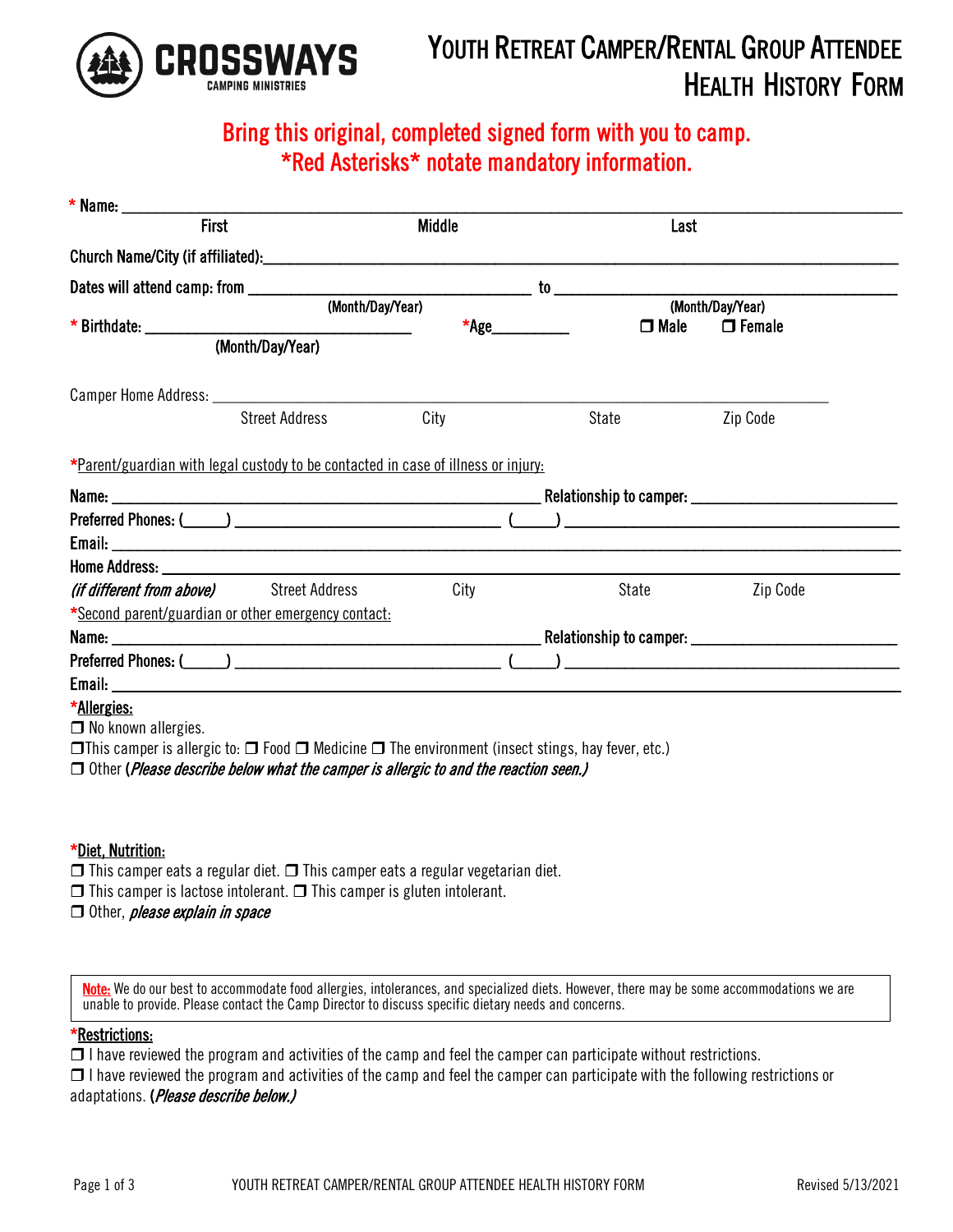| *Medical Insurance Information: |
|---------------------------------|
|---------------------------------|

| This camper is covered by family medical/hospital insurance $\Box$ Yes $\Box$ No               |  |
|------------------------------------------------------------------------------------------------|--|
| Include a copy of your insurance card; copy both sides of the card so information is readable. |  |

 Insurance Company: \_\_\_\_\_\_\_\_\_\_\_\_\_\_\_\_\_\_\_\_\_\_\_\_\_\_\_\_\_\_\_\_\_\_\_\_\_\_\_\_\_\_\_\_\_\_\_\_\_\_\_\_\_\_\_\_\_\_\_\_\_\_\_\_\_\_\_\_\_\_\_\_\_

Policy Number: \_\_\_\_\_\_\_\_\_\_\_\_\_\_\_\_\_\_\_\_\_\_\_\_\_\_\_\_\_\_ Subscriber: \_\_\_\_\_\_\_\_\_\_\_\_\_\_\_\_\_\_\_\_\_\_\_\_\_\_\_\_\_\_\_\_\_\_\_\_\_\_

Insurance Company Phone Number: (\_\_\_\_\_) \_\_\_\_\_\_\_\_\_\_\_\_\_\_\_\_\_\_\_\_\_\_\_\_\_\_\_\_\_\_\_\_\_

#### \*Parent/Guardian Authorization for Health Care:

This health history is correct and accurately reflects the health status of the camper to whom it pertains. The person described has permission to participate in all camp activities except as noted by me and/or an examining physician. I give permission to the physician selected by the camp to order x-rays, routine tests, and treatment related to the health of my child for both routine health care and in emergency situations. If I cannot be reached in an emergency, I give my permission to the physician to hospitalize, secure proper treatment for, and order injection, anesthesia, or surgery for this child. I understand the information on this form will be shared on a "need to know" basis with camp staff. I give permission to photocopy this form. In addition, the camp has permission to obtain a copy of my child's health record from providers who treat my child and these providers may talk with the program's staff about my child's health status. I acknowledge that all immunizations required for school are up to date.

#### \*Signature of Custodial Parent/Guardian \_\_\_\_\_\_\_\_\_\_\_\_\_\_\_\_\_\_\_\_\_\_\_\_\_\_\_\_\_\_\_\_\_\_\_\_\_\_\_\_\_\_\_\_\_\_ \*Date: \_\_\_\_\_\_\_\_\_\_

\*Relationship to Camper: \_\_\_\_\_\_\_\_\_\_\_\_\_\_\_\_\_\_\_\_\_\_\_\_\_\_\_\_

\*Immunization History: Provide the month and year for each immunization. Starred (\*) immunizations must include date. Copies of immunization forms from health-care providers or state or local government are acceptable; please attach to this form.

| miniamization formo from noatur oaro providere er etate er leear gevermient die deeeptdele, pledee attaell te thie ferm.<br>Immunization | Dose 1     | Dose 2     | Dose 3     | Dose 4     | Dose 5     | <b>Most Recent Dose</b> |
|------------------------------------------------------------------------------------------------------------------------------------------|------------|------------|------------|------------|------------|-------------------------|
|                                                                                                                                          | Month/Year | Month/Year | Month/Year | Month/Year | Month/Year | Month/Year              |
| Diptheria, tetanus, pertussis                                                                                                            |            |            |            |            |            |                         |
| (DTaP) or (TdaP)                                                                                                                         |            |            |            |            |            |                         |
| Tetanus booster*                                                                                                                         |            |            |            |            |            |                         |
| $(dT)$ or $(TdaP)$                                                                                                                       |            |            |            |            |            |                         |

### Is your camper up to date for all immunizations required to attend school? Yes / No \_\_\_\_\_\_\_\_\_ Initials

If your camper has not been fully immunized, please contact our Administrative Office to get a copy of our Exemption from Immunization Requirements Form to complete and sign.

#### \*Medication:

 $\Box$  This camper will not take any daily medication while attending camp.

 $\Box$  This camper will take the following daily medication(s) while at camp:

"Medication" is any substance a person takes to maintain and/or improve their health. This includes vitamins & natural remedies. Many states require original pharmacy containers with labels, which show the camper's name and how the medication should be given. Provide enough of each medication to last the entire time the camper will be at camp.

| Name of<br>medication | Date started | Reason for taking it | When it is given   | Amount or dose given | How it is given |
|-----------------------|--------------|----------------------|--------------------|----------------------|-----------------|
|                       |              |                      | $\Box$ Breakfast   |                      |                 |
|                       |              |                      | $\Box$ Lunch       |                      |                 |
|                       |              |                      | $\Box$ Dinner      |                      |                 |
|                       |              |                      | $\Box$ Bedtime     |                      |                 |
|                       |              |                      | $\Box$ Other time: |                      |                 |
|                       |              |                      | $\Box$ Breakfast   |                      |                 |
|                       |              |                      | $\Box$ Lunch       |                      |                 |
|                       |              |                      | $\Box$ Dinner      |                      |                 |
|                       |              |                      | $\Box$ Bedtime     |                      |                 |
|                       |              |                      | $\Box$ Other time: |                      |                 |